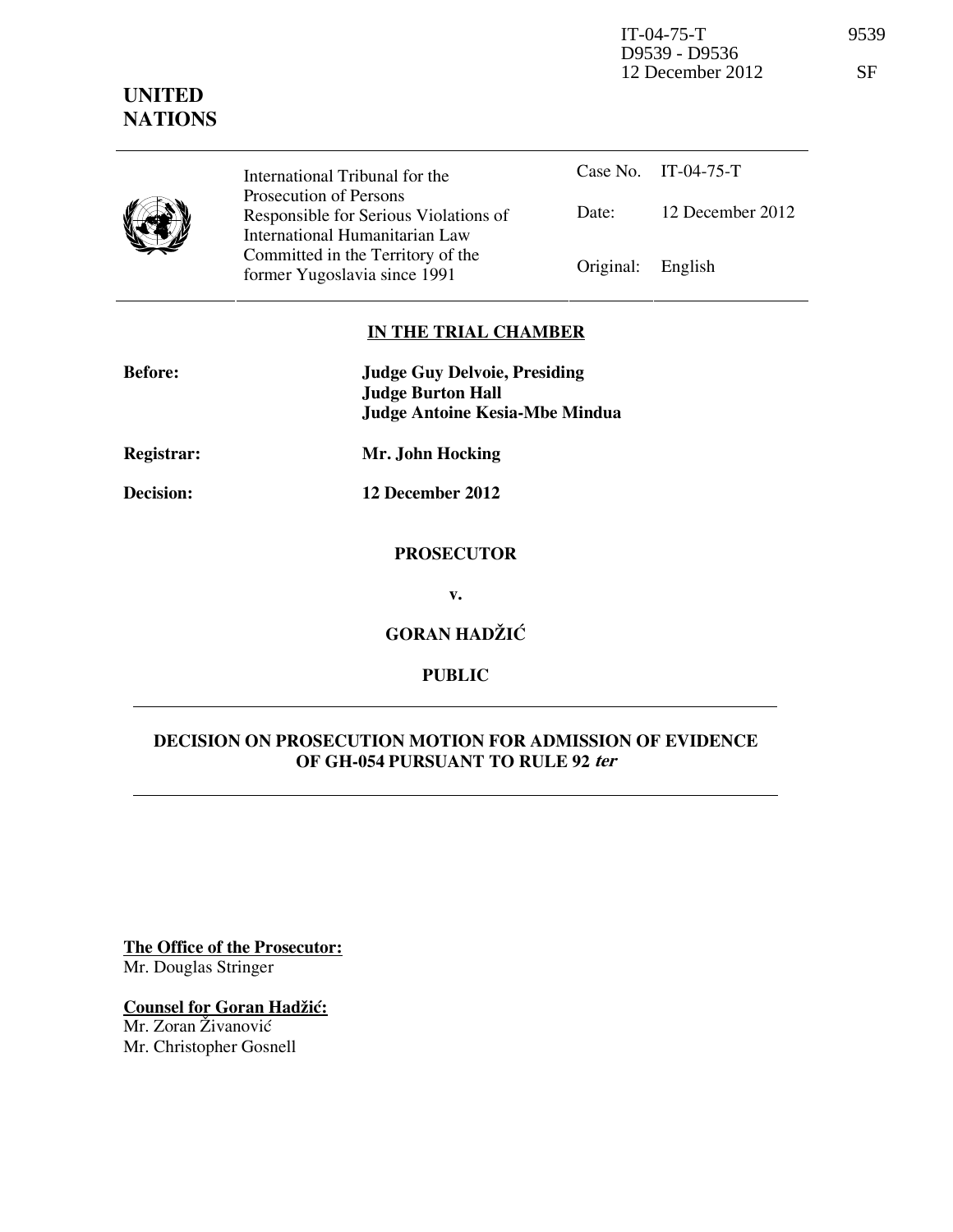1. **THIS TRIAL CHAMBER** of the International Tribunal for the Prosecution of Persons Responsible for Serious Violations of International Humanitarian Law Committed in the Territory of the former Yugoslavia since 1991 ("Tribunal") is seised of the "Prosecution Motion for Admission of Evidence Pursuant to Rule 92 *ter* (GH-054)", filed confidentially with a confidential annex on 19 November 2012 ("Motion").

#### **A. Submissions**

2. In the Motion, the Prosecution requests the admission of the evidence of GH-054, pursuant to Rule 92 *ter* of the Rules of Procedure and Evidence of the Tribunal ("Rules"), arguing that the evidence is probative, relevant, and reliable and meets the requirements for admission under that Rule.<sup>1</sup> The Prosecution submits that admitting the evidence in this manner will enable it to present its case-in-chief in an efficient and expeditious manner, without compromising the fairness of the proceedings.<sup>2</sup> In accordance with the protective measures in effect for GH-054, the Prosecution requests that the Rule 92 *ter* statement be admitted under seal.<sup>3</sup> The Prosecution also refers to an associated exhibit in the Motion, but there is no apparent reference to any such exhibit in the Rule 92 *ter* package.<sup>4</sup>

3. The Defence did not file a response to the Motion.

#### **B. Applicable Law**

4. The main objective of Rule 92 *ter*—entitled "Other Admission of Written Statements and Transcripts"—is to ensure an effective and expeditious trial, while simultaneously ensuring and respecting the rights of the accused. The jurisprudence of the Tribunal has applied the Rule as permitting, by necessary inference,<sup>5</sup> the admission of exhibits where they accompany written statements or transcripts and form an "inseparable and indispensable" part of the evidence.<sup>6</sup> In order to satisfy this requirement, the document must be one without which the witness's testimony would

 $\overline{a}$ 

 $<sup>1</sup>$  Motion, paras 1, 3-4.</sup>

<sup>&</sup>lt;sup>2</sup> Motion, para. 1.

<sup>&</sup>lt;sup>3</sup> Motion, para. 7.

<sup>4</sup> Motion, para. 2; Motion, confidential Annex A, p. 4.

<sup>5</sup> *Prosecutor v. Stanišić and Župljanin*, Case No. IT-08-91-T, Decision on Prosecution's Motions for Admission of Evidence Pursuant to Rule 92 *ter* (ST012 and ST019), 29 September 2009 (confidential) ("*Stanišić and Župljanin* Decision"), para. 18; *Prosecutor v. Prlić et al.*, Case No. IT-04-74-T, Decision on the Application of Rule 92 *ter* of the Rules, 25 June 2007, p. 2; *Prosecutor v. Delić*, Case No. IT-04-83-T, Decision on Prosecution Motion to Admit Written Witness Statements under Rule 92 *ter*, 27 September 2007, para. 10.

<sup>&</sup>lt;sup>6</sup> Stanišić and Župljanin Decision, para. 18; *Prosecutor v. Lukić and Lukić*, Case No. IT-98-32/1-T, Decision on Confidential Prosecution Motion for the Admission of Prior Testimony with Associated Exhibits and Written Statements of Witnesses Pursuant to Rule 92 ter, 9 July 2008 ("Lukić and Lukić Decision"), para. 15; *Prosecutor v. Ljubičić*, Case No. IT-00-41-PT, Decision on Prosecution's Motion for Admission of Transcripts Pursuant to Rule 92 *bis* (D) of the Rules, 23 January 2004, p. 3; *Prosecutor v. Đorđević*, Case No. IT-05-87/1-T, Decision on Prosecution's Motion for Admission of Evidence Pursuant to Rule 92 ter, 10 February 2009 ("*Đorđević* Decision"), para. 5.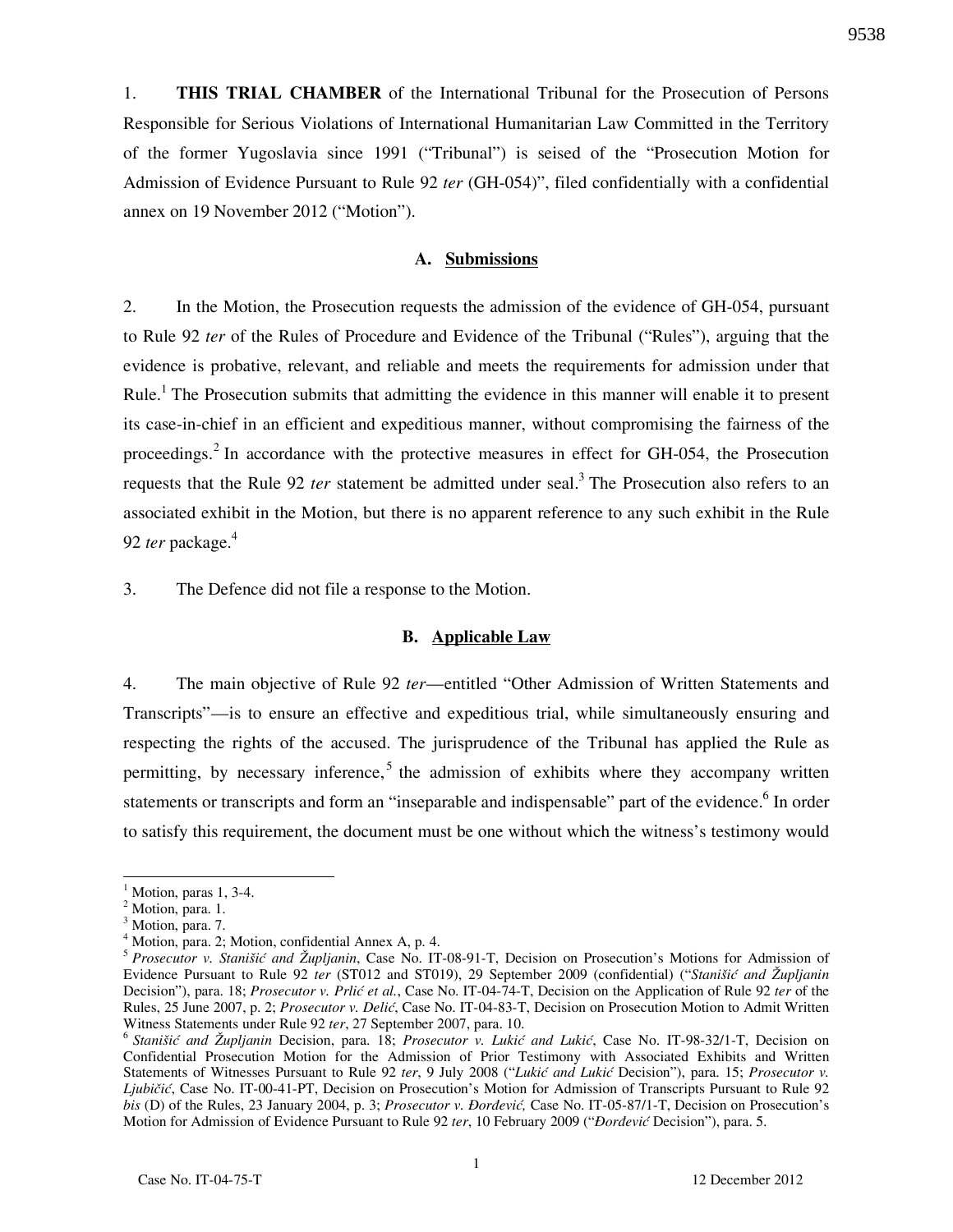become incomprehensible or of lesser probative value.<sup>7</sup> Moreover, the evidence sought to be admitted, whether a written statement or a transcript of oral testimony, must fulfil the general requirements of admissibility of Rule 89(C): the proposed evidence must be relevant and have probative value.<sup>8</sup>

#### **C. Discussion**

5. GH-054's proposed Rule 92 *ter* statement contains information about, *inter alia,* (a) the alleged actions of Serb forces at Vukovar Hospital on 20 November 1991; (b) the alleged removal of men from Vukovar hospital and their transport to a JNA barracks on 20 November 1991; (c) the alleged transfer of detainees by Serb forces between the JNA barracks Ovčara, Velepromet, Modateks, and Sremska Mitrovica detention facilities; and (d) the alleged treatment of detainees (including alleged beatings and murders) and the conditions of detention at those detention facilities. The Trial Chamber finds that the evidence is relevant, has probative value, and is appropriate for admission pursuant to Rules 89(C) and 92 *ter*.

#### **D. Disposition**

6. Accordingly, the Trial Chamber, pursuant to Rules 54, 89(C), and 92 *ter* of the Rules, hereby

(a) **DECIDES** that the evidence of GH-054 is appropriate for admission into evidence; and

 $\overline{a}$ 

<sup>&</sup>lt;sup>7</sup> Stanišić and Župljanin Decision, para. 18; Lukić and Lukić Decision, para. 15; *Prosecutor v. Stanišić and Simatović*, Case No. IT-03-69-T, Decision on Prosecution's Motion for the Admission of Written Evidence of Witness Slobodan Lazarevi} Pursuant to Rule 92 *ter* with Confidential Annex, 16 May 2008, para. 19; *Prosecutor v. Haraqija and Morina*, Case No. IT-04-84-R77.4, Decision on Prosecution Motion for Admission of Evidence Pursuant to Rule 92 *bis* and/or 92 ter, 2 September 2008 ("*Haraqija and Morina* Decision"), para. 12; *Đorđević* Decision, para. 5.